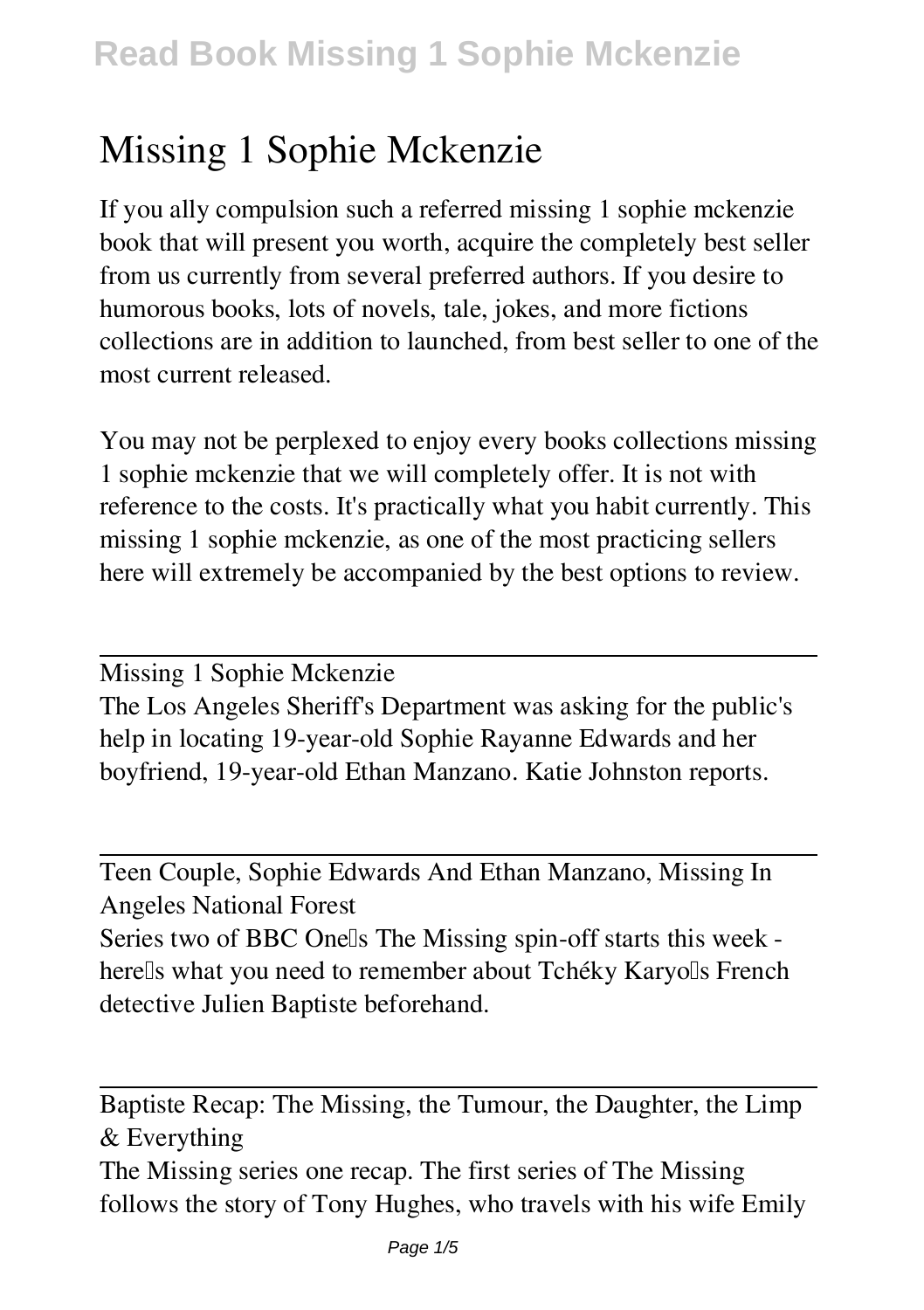and their five-y ...

Baptiste recap: What happened in series one and The Missing as detective returns for new episodes on BBC Two The Los Angeles Sheriff's Department was asking for the public's help in locating 19-year-old Sophie Rayanne Edwards and her boyfriend, 19-year-old Ethan Manzano.

Two Bodies Found Inside Vehicle That Missing Teen Couple, Sophie Edwards And Ethan Manzano, Were In Authorities said Friday they have suspended search and recovery efforts for the night for two Plainville teens who were reported missing after they went swimming in the Farmington River on Thursday. A ...

Officials: Search for missing teens suspended for night Thirteen-year-old Sophie ... missing and endangered. She is a Hispanic female, around 5 feet tall and weighing 120 pounds. She had brown eyes and brown hair. Falcon was last seen around 1 p.m ...

A 13-year-old Lincoln County girl is missing "Rather than like Mckenzie and Brittany ... something more old school." 1:10am update: Queen 'not as excited' by Prince Philip's sweet gesture to Lady Louise, says Sophie Wessex Sophie, Countess ...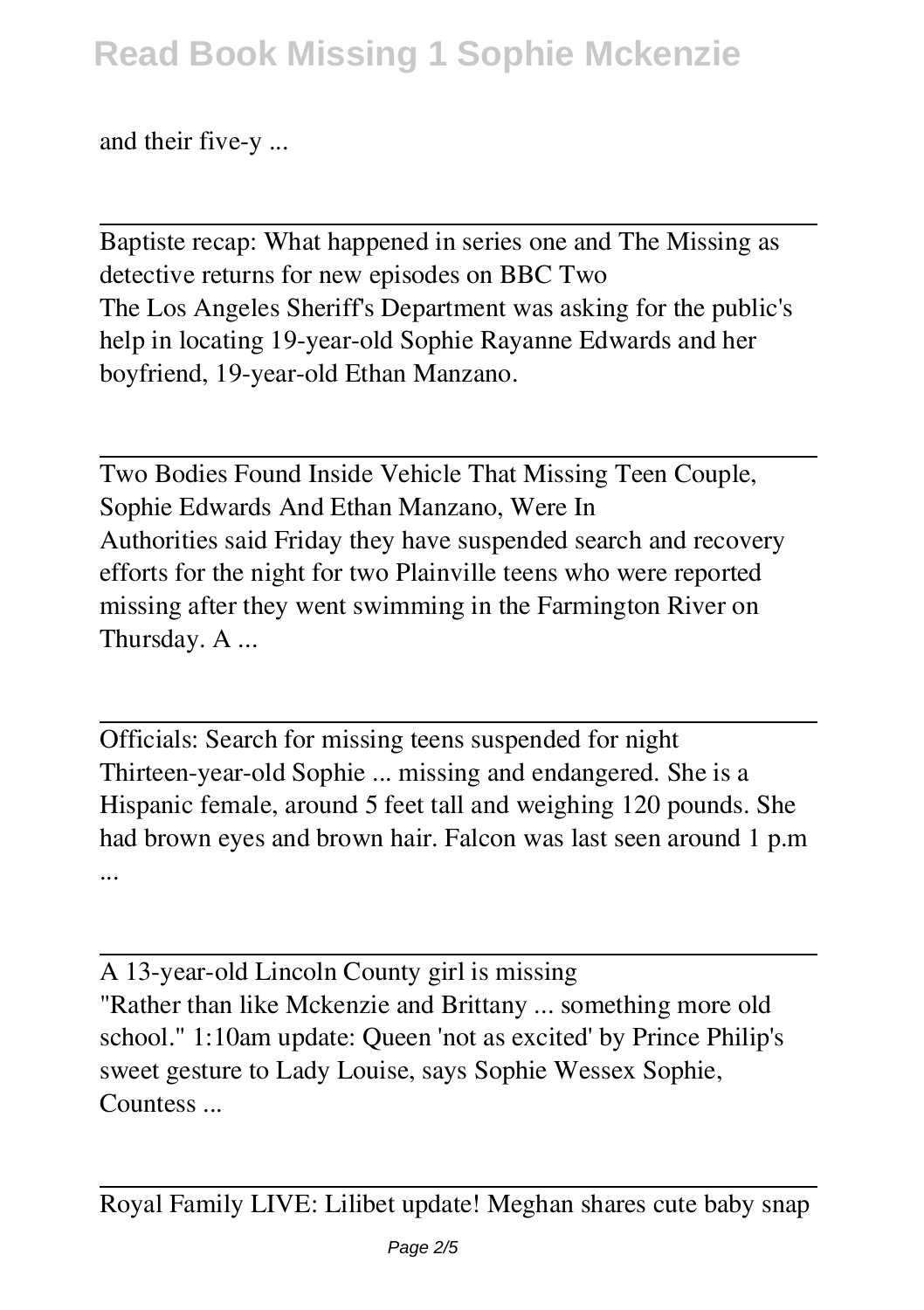$\Box$  but only in private chat

Sheriffls detectives continued searching Tuesday for a missing couple last seen driving in the Angeles National Forest.

Burned Car Found Off Angeles National Forest Road During Search for Missing Couple The teens were identified Saturday as and Lucas Brewer, 15, of Plainville, and Anthony Nagore, 17. Capt. Keith Williams, head of the state Environmental Conservation Police marine unit, said the teens ...

Teens missing in Farmington River identified Authorities said Friday they are continuing a  $\exists$ search-and-recovery $\exists$ effort for two Plainville teens who were reported missing after they went swimming in the Farmington River on Thursday. Capt. Keith ...

Search for missing teens slowed by Farmington River conditions, officials say

Los Angeles County rescue team worked to recover two bodies Wednesday thought to be missing teens Sophia Edwards and her boyfriend Ethan Manzano.

2 bodies found in SUV that plunged off Los Angeles cliff believed to be missing teens

Authorities worked Wednesday to recover the bodies of what are believed to be two missing teenagers in the Angeles National Forest.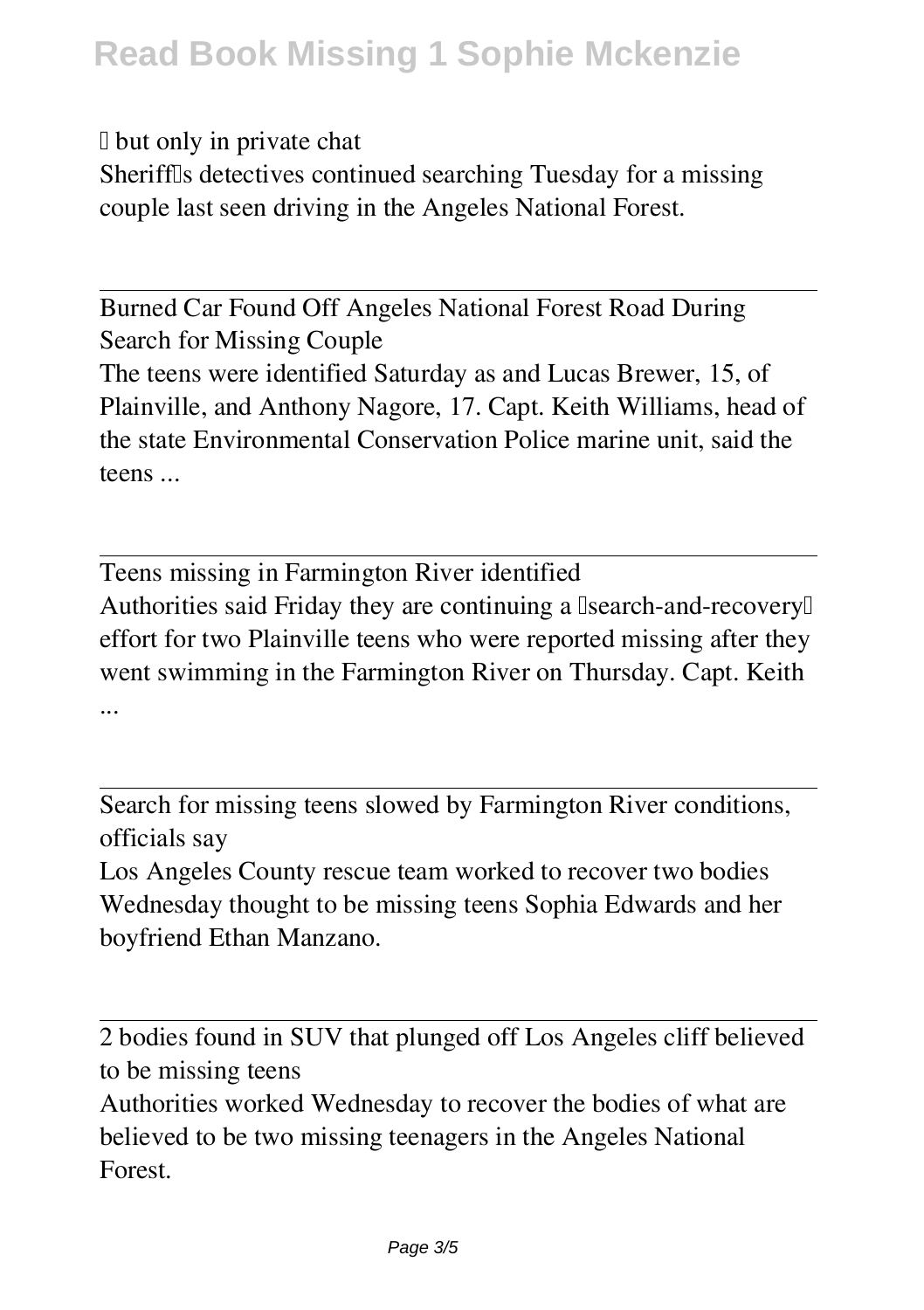Authorities work to recover bodies, possibly of missing teenage couple, in Angeles National Forest Ellis averaged 12.9 points, 4.1 assists, 1.9 rebounds and 1.8 steals ... In her first varsity season after missing last year due to a knee injury, Hunter played a big role for South Medford ...

North's Ellis, South's Chamberlin net top SOC honors Search crews found two bodies while searching for a missing couple. So far, officials have not confirmed if the body was of the missing teen couple.

Bodies found amid search for missing couple last seen driving in Angeles National Forest

Crews are continuing the search for missing swimmers in the Farmington River on Friday, according to area officials. The Harwinton Volunteer Fire Department said shortly before 1 a.m. Friday it had ...

Officials: Search continues for missing swimmers in Farmington River

Sophie Rayanne Edwards and Ethan Manzano, both 19, were last seen at about 1:30 p.m. Thursday in the Angeles National Forest.

2 Teens Missing In Angeles National Forest Since Thursday The three people who died were identified as Bridish Crawford, 27, of Eden; Antonio Ramon, 30, of Eden; and Sophie Wilson, 14, of La Porte, Indiana, WGHP reported. 7-year-old among 2 missing ...